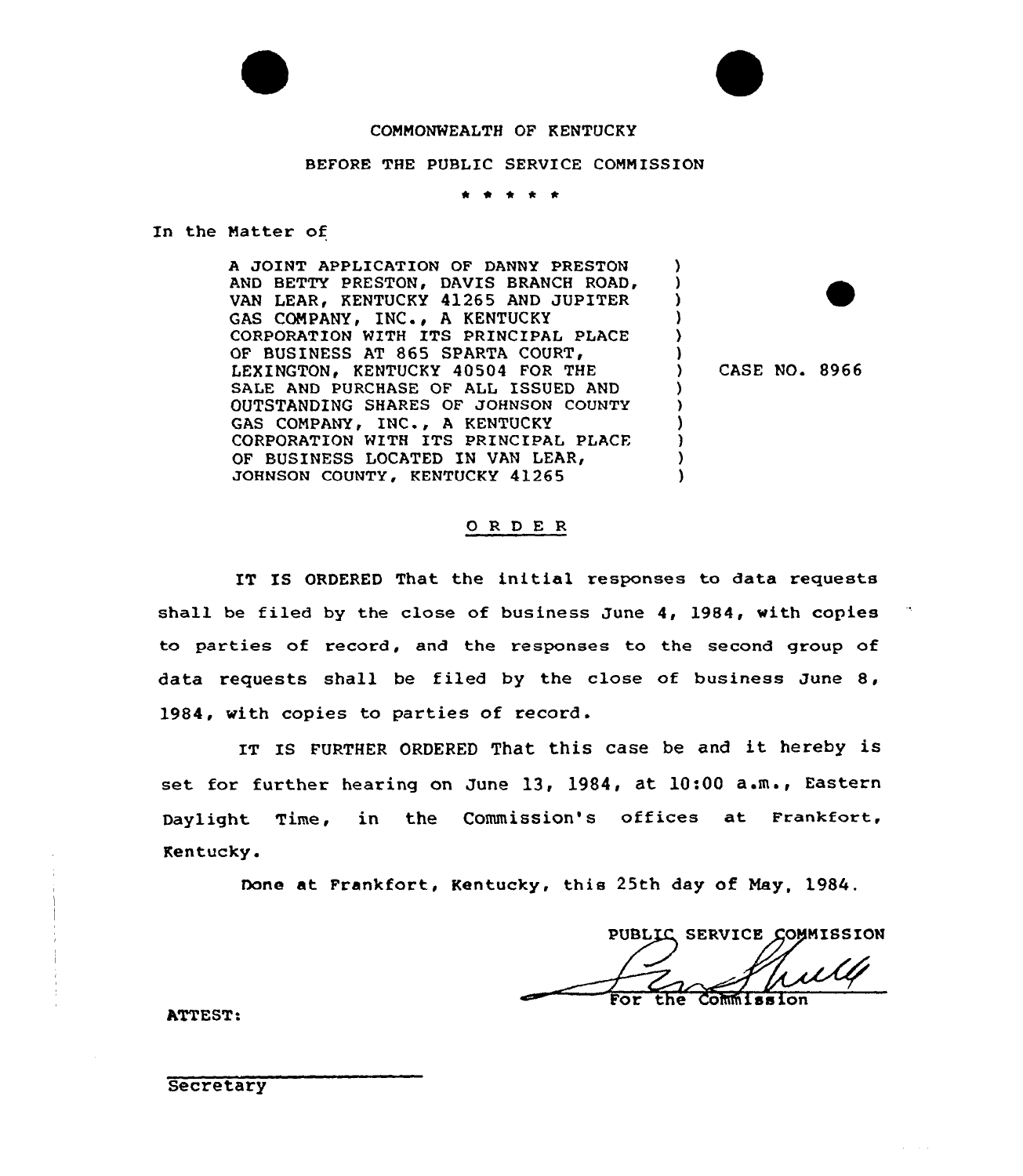## COMMONWEALTH OF KENTUCKY

# BEFORE THE PUBLIC SERVICE COMMISSION

 $\star$ \* \* \* \*

In the Matter of:

| AN INQUIRY INTO INTER- AND   |                       |
|------------------------------|-----------------------|
| INTRALATA INTRASTATE COMPE-  | <b>ADMINISTRATIVE</b> |
| TITION IN TOLL AND RELATED   | CASE NO. 273          |
| SERVICES MARKETS IN KENTUCKY |                       |

# I <sup>N</sup> <sup>D</sup> <sup>E</sup> <sup>X</sup>

| INTRODUCTION                                      | 1              |
|---------------------------------------------------|----------------|
| PROCEDURAL BACKGROUND                             | $\overline{2}$ |
| LEGAL ISSUES                                      | 5              |
| INTERLATA COMPETITION                             | 8              |
| INTRALATA COMPETITION                             | 11             |
| Unauthorized IntraLATA Calling                    | 17             |
| DOMINANT-NONDOMINANT CARRIER CLASSIFICATION       | 21             |
| WATS RESELLERS                                    | 31             |
| REGULATORY REQUIREMENTS                           | 32             |
| Dominant Carrier Regulation                       | 32             |
| Nondominant Carrier Regulation                    | 33             |
| Certification of Public Convenience and Necessity | 33             |
| Application for Authority to Adjust Rates         | 34             |